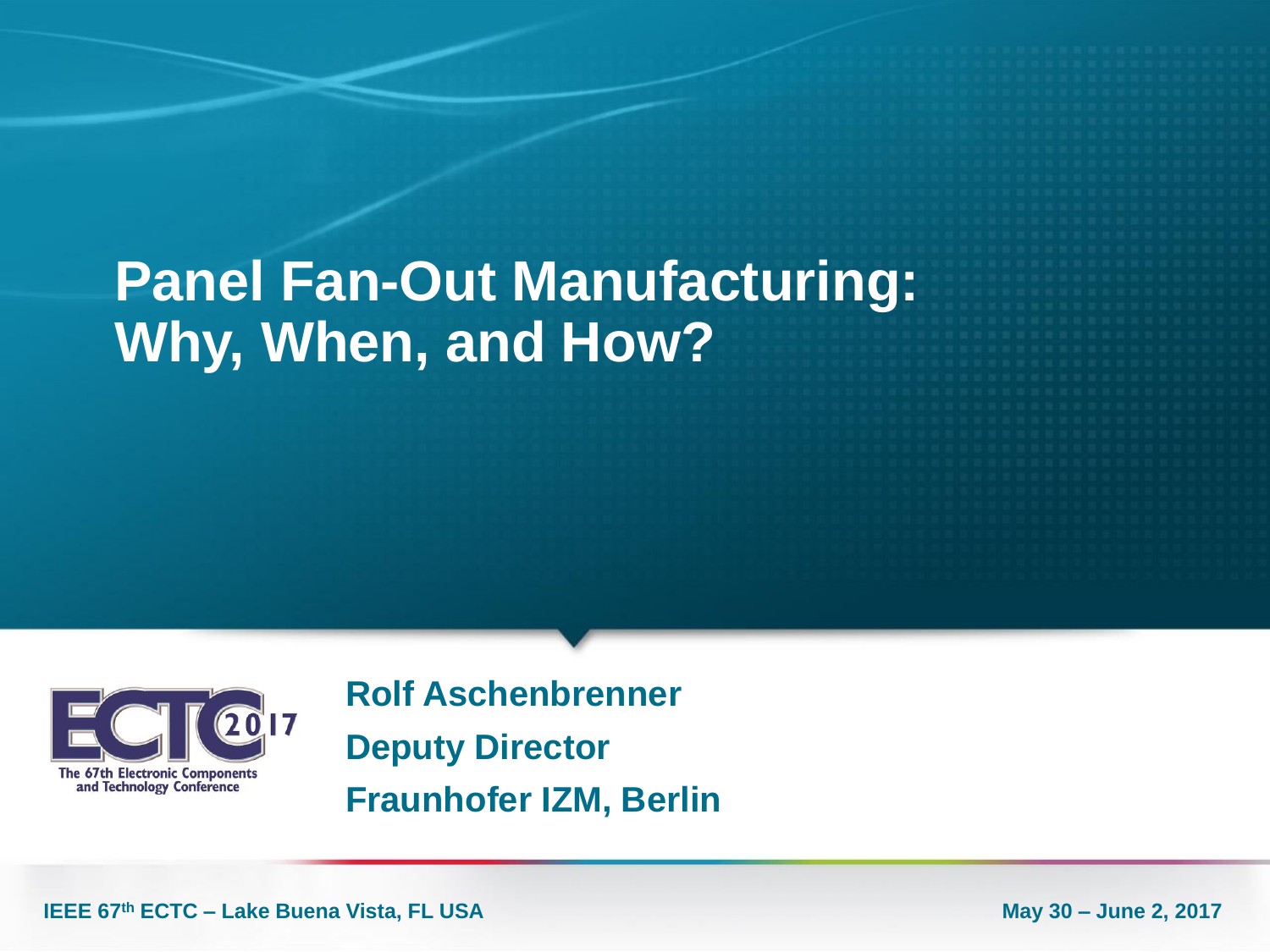## **Panel Level Packaging is not a geometrical extension**

#### Silicon Scaling ≠ Package Scaling



*Solution for SiP???? – Focus on system-level-scaling*

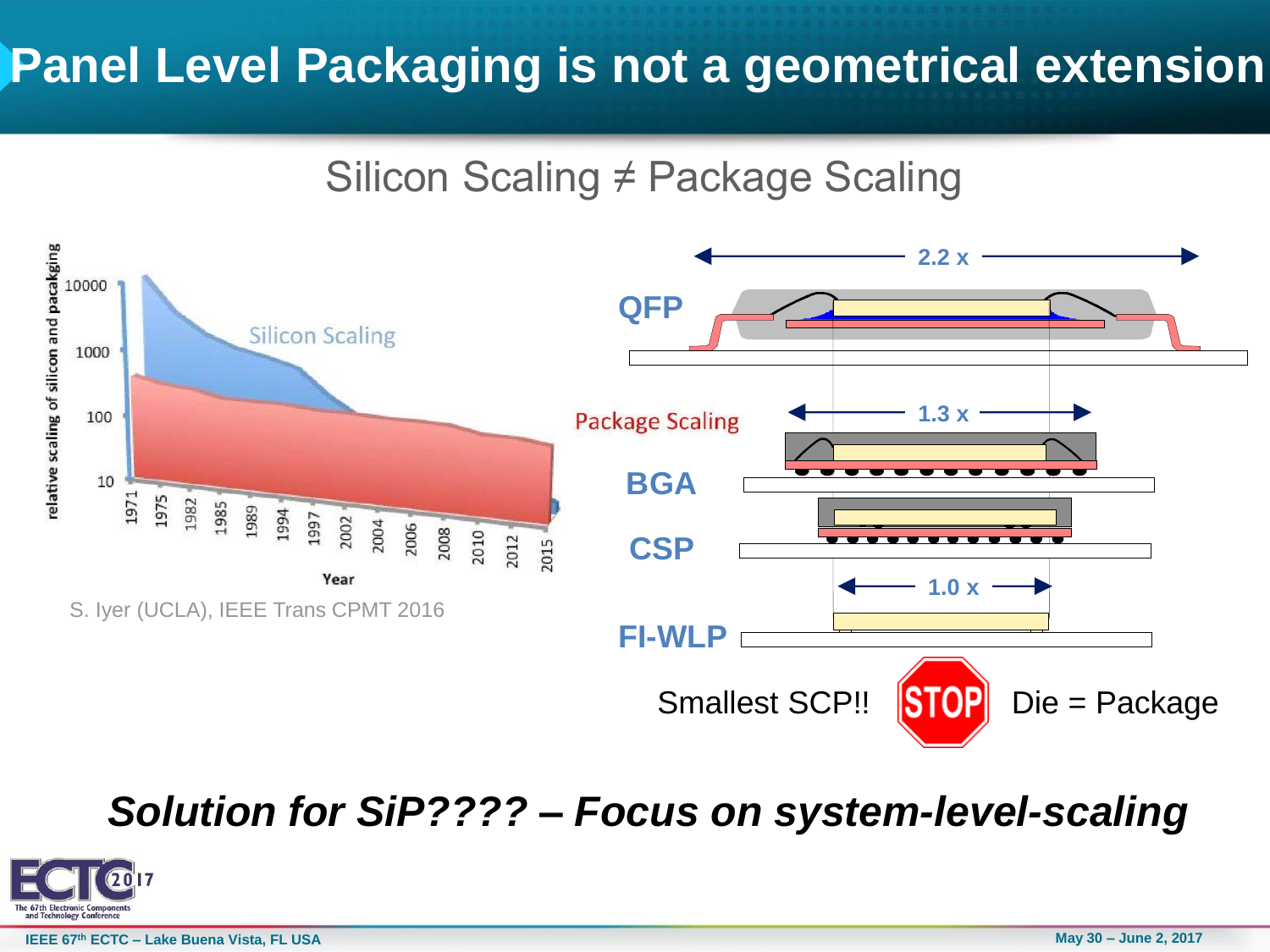## **Heterogeneous integration for SiP using** *Embedding*



**IEEE 67<sup>th</sup> ECTC – Lake Buena Vista, FL USA May 30 – June 2, 2017**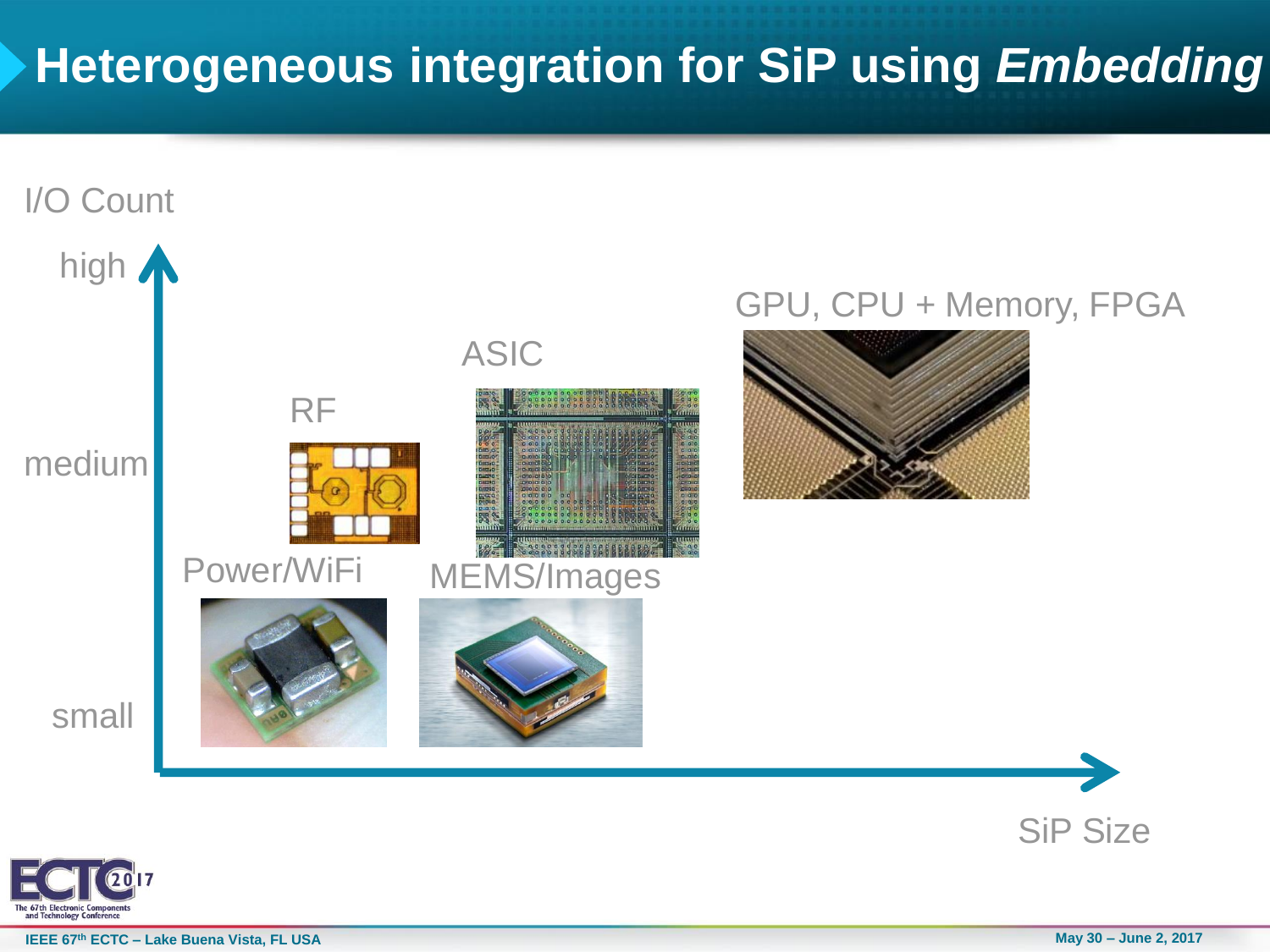### **Panel Level is: The intelligent combination of Wafer Level Processing and PCB Processing**